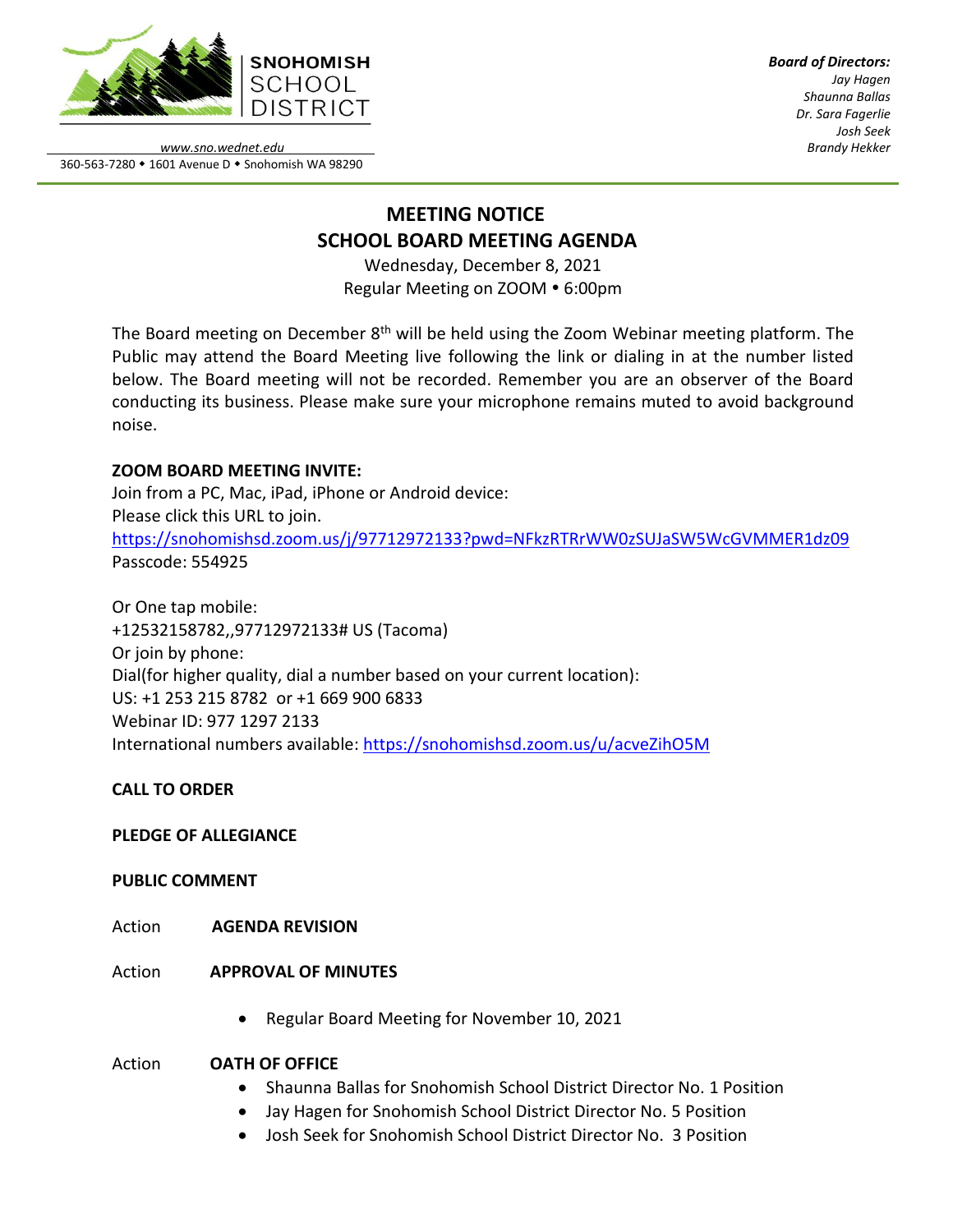*Meeting Agenda December 8, 2021 Page 2*

#### Action **REORGINATION OF THE BOARD**

#### Action **CONSENT AGENDA**

(a) Request Approval of Warrant Issue November 1-15, 2021:

| <b>General Fund</b>                | \$1,061,346.37 |
|------------------------------------|----------------|
| Capital Projects Fund              | 2,502.16       |
| Private Purpose Trust              | 0.00           |
| <b>Associated Student Body</b>     | 35,961.53      |
| <b>Transportation Vehicle Fund</b> | 0.00           |
| Cost to District All Funds         | \$1,099,810.06 |

Request Approval of Warrant Issue November 16-30, 2021:

| <b>General Fund</b>                | \$11,421,135.66  |
|------------------------------------|------------------|
| Capital Projects Fund              | 80,054.71        |
| Private Purpose Trust              | 0.00             |
| <b>Associated Student Body</b>     | 32,830.65        |
| <b>Transportation Vehicle Fund</b> | 0.00             |
| Cost to District All Funds         | \$11,534,021.025 |
|                                    |                  |

(b) Request Approval of the Personnel Report

### **NEW BUSINESS**

| Action          | (a) | Request Approval of Resolution 15-21 - Replacement Levy for Technology,<br>Safety and Facility Improvements |
|-----------------|-----|-------------------------------------------------------------------------------------------------------------|
| Action          | (b) | Request Approval of Resolution 16-21 - Replacement Levy for Educational<br><b>Programs and Operations</b>   |
| Action          | (c) | Request Approval of the Pro and Con Committee for the Levies                                                |
| Action          | (d) | Request Approval of Resolution 17-21 to Align School Mascots with State Law                                 |
| Information (e) |     | Revision of Policy 1440 - Meeting Minutes (First Consideration)                                             |
| Information (f) |     | Revision of Policy 3205 - Sexual Harassment of Students Prohibited (First<br>Consideration)                 |

### **OLD BUSINESS**

Information (a) Request Approval of the Chubb Settlement Agreement for Environmental Clean-Up